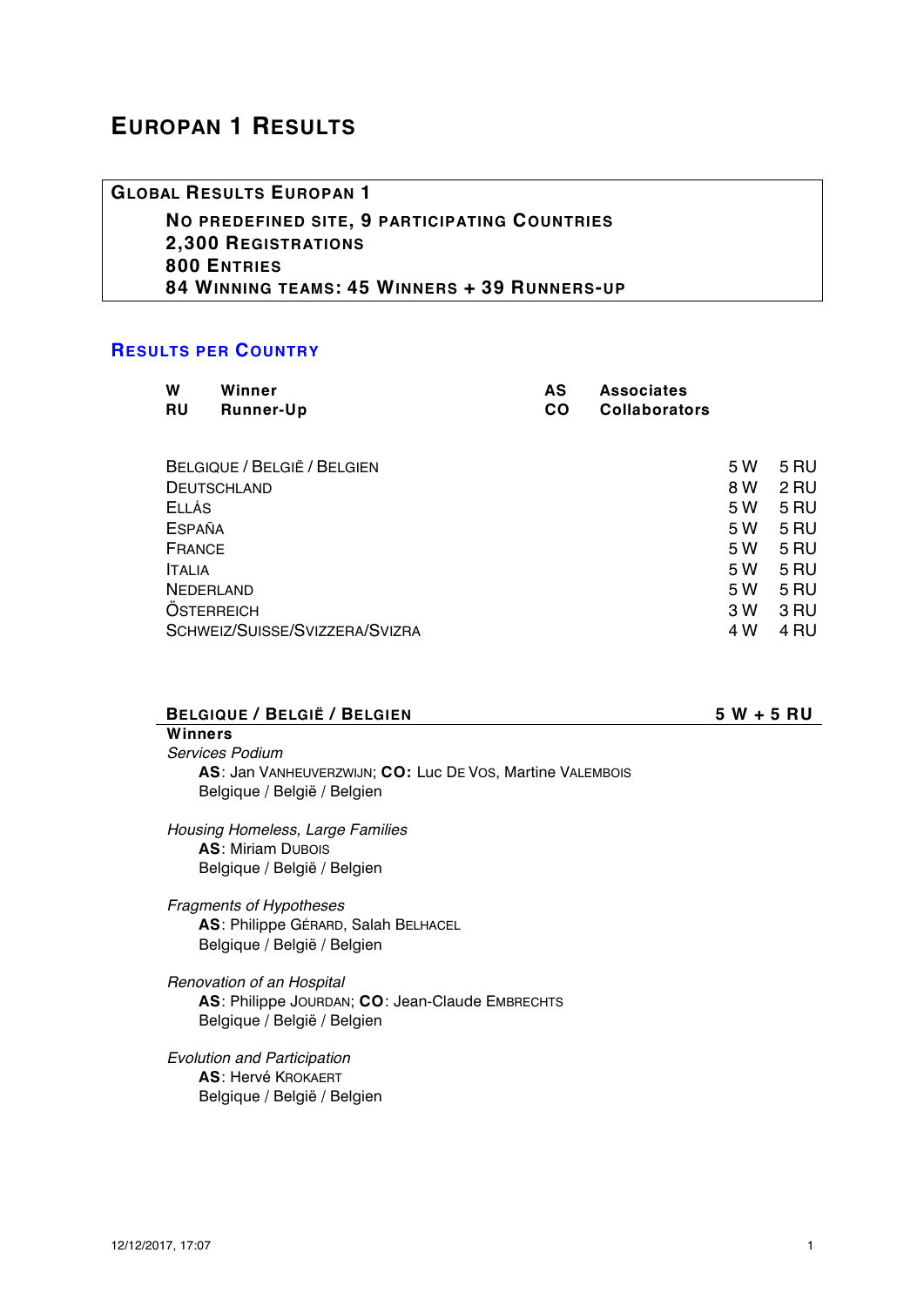## **Runners-Up**

*Project*

**AS**: Lucas SWINNEN, Daniel WROBLEWSKI Belgique / België / Belgien

## *Project*

**AS**: Philippe BULTOT, Joël COUPEZ, Vincent HAMERS, Alain ROOBAERT, Marie-Noëlle STASSART, Françoise VOUEZ Belgique / België / Belgien

#### *Project*

**AS**: Gérard DUPAGNE Belgique / België / Belgien

#### *Project*

**AS**: Bernard GOCHET Belgique / België / Belgien

#### *Project*

**AS**: Luc-Fabrice HERZE Belgique / België / Belgien

## **DEUTSCHLAND 8 W + 2 RU**

### **Winners**

*Transit Houses on Urban Wastelands* **AS**: Mickael MUSSOTER, Ulrike POEVERLEIN Deutschland

*Walk on the Belvedere* **AS**: Tim HEIDE; **CO**: Verena VON BECKERATH Deutschland

*Dense and Neighbourly Horizontality* **AS**: Gerd STOFFELEN **Deutschland** 

*On a Fifties Housing Estate* **AS**: Andreas HILD Deutschland

*Housing Line-Up* **AS**: Georg PROCAKIS Deutschland

#### *Living Art*

**AS**: Wilfried W. KNEFFEL **Deutschland** 

*Spotlighting Light* **AS**: Elisabeth MEIK – Deutschland

*Country District Beside a Railway Line* **AS**: Thomas WIESNER, Marete AHNFELDT-MOLLERUP Danmark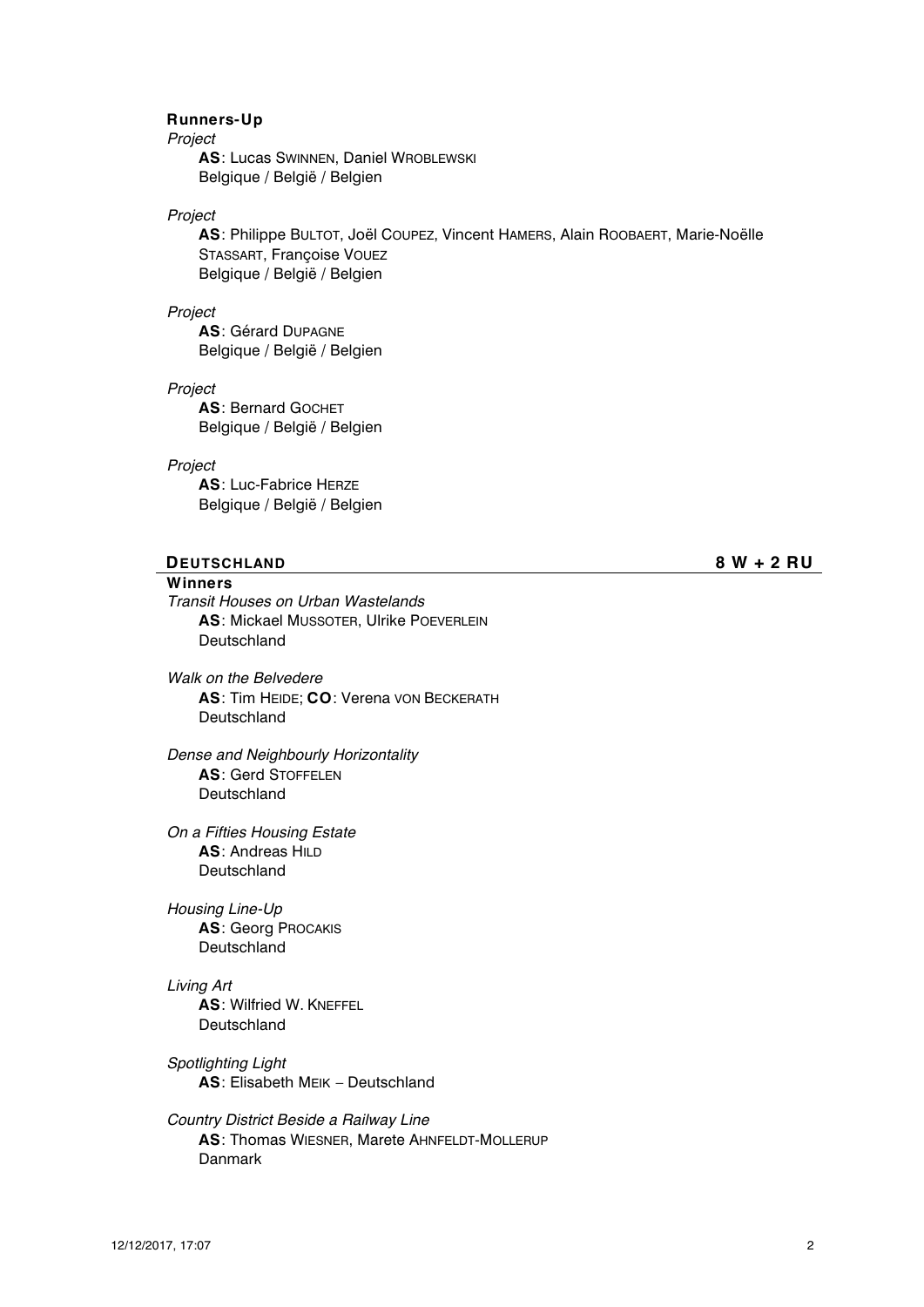## **Runners-Up**

*Project*

**AS**: Arnauld DE BUSSIERRE, Sophie THOMAS, Pierre VERGER France

#### *Project*

**AS**: Pascal SCHMIDT, Anne-Marie LŒILLET Schweiz/Suisse/Svizzera/Svizra

**ELLÁS 5 W + 5 RU**

**Winners** *Living in the Memory* **AS**: Despina VARDAKI, Maria PANGALOU Ellás

*Requalification* **AS**: Maroula SYNTELI Ellás

#### *Family House*

**AS**: Giorgos FATSEAS, Sophia PSARRA Ellás

*Today the Tradition*

**AS**: Giorgos TRIANTAFILLOU, Panayiotis BAROUS; **CO**: Chrysanthos KIRPOTIN Ellás

*Catalogue Architecture* **AS**: Johannes SLUYMER Ellás

## **Runners-Up**

*Project*

**AS**: Morfo PAPANIKOLAOU-PAPPA, Irini SAKELLARIDOU Ellás

#### *Project*

**AS**: Paraskevi TSIADAMI Ellás

#### *Project*

**AS**: Marina DEDE, Gabriella KARABATSOU, Dimitra KOTSANI Ellás

#### *Project*

**AS**: Konstantina KARVOUTZI, Matheos PAPAVASSILIOU Ellás

## *Project*

**AS**: Evgenia KALOYERATOU, Kaliopi VRETTOU Ellás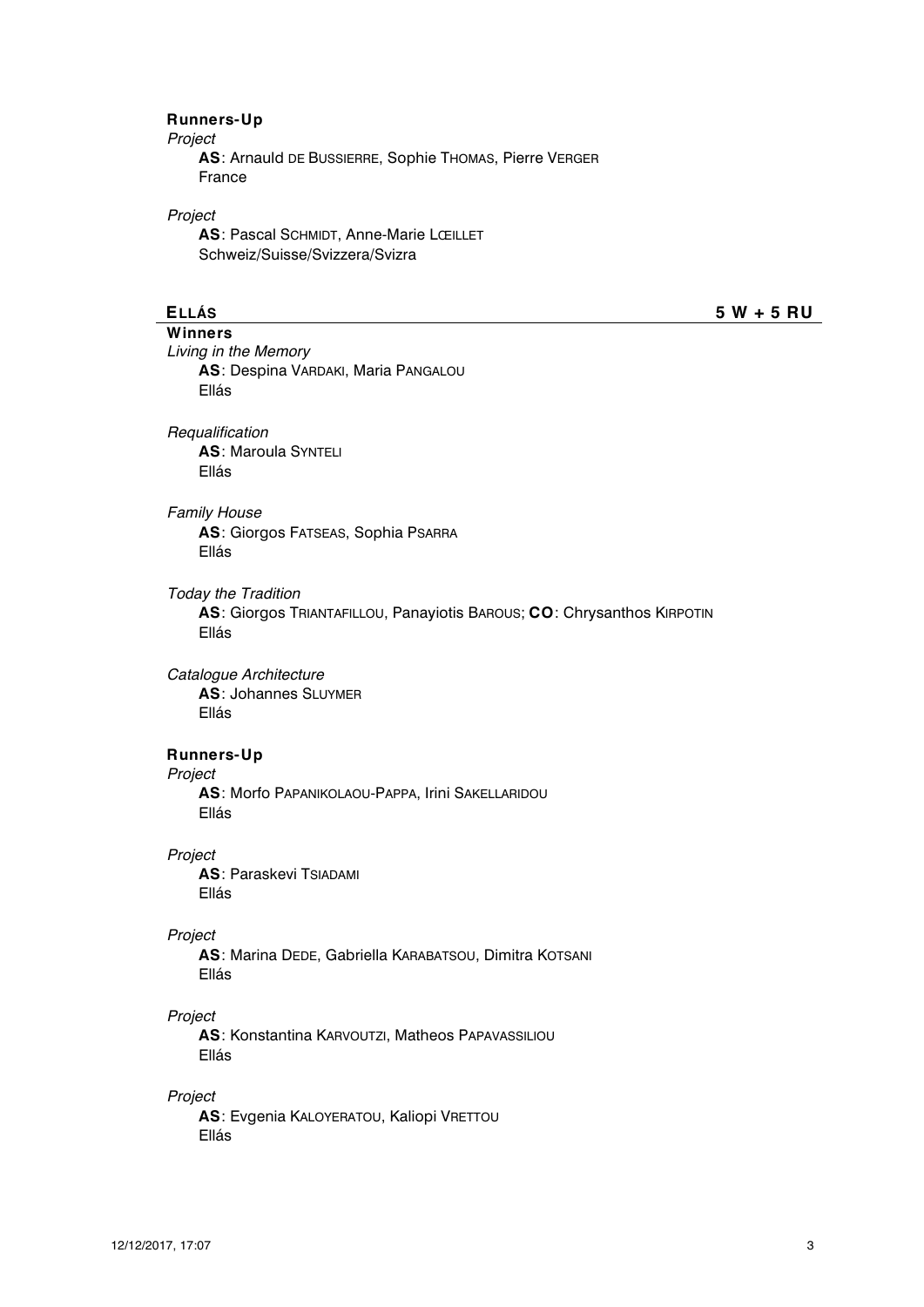**Winners** *The Domestic Laboratory* **AS**: Claudia LIEBERMANN, Daniel ALBERTO España *Contextual Duality* **AS**: Ricardo SANCHEZ LAMPREAVE; **CO**: José Maria ESCOBAR BENAVIDES España *Courtyard Block* **AS**: Javier FRECHILLA, Luis MARTINEZ BARREIRO España *Six Variations on a Tower* **AS**: José GONZALES GALLEGOS, Maria José ARANGUREN LOPEZ; **CO**: Carlos Miguel IGLESIAS SANZ, Juan Manuel ROS GARCIA España *Houses in a Bar* **AS**: Javier GARCIA SOLERA VERA España **Runners-Up** *Project* **AS**: Manuel GAUSA NAVARRO, Aureli SANTOS RUIZ, Montserrat TORRAS GENIS España *Project* **AS**: Susana APARICI MARTIN, Fernando MOLINER ROBREDO, Immaculada NUNEZ REIZ España *Project* **AS**: Maria Isabel BENNASAR FELIX, Anar Maria NOGUERA NIETO España *Project* **AS**: Felix POZO SORO, Alberto TORRES GALAN España *Project* **AS**: Mercedes PELÁEZ LÓPEZ España **FRANCE 5 W + 5 RU Winners** *Parentheses* **AS**: Catherine RANNOU, Isabelle DEVIN France *Mixed Doubles* **AS**: Jean-Patrice CALORI France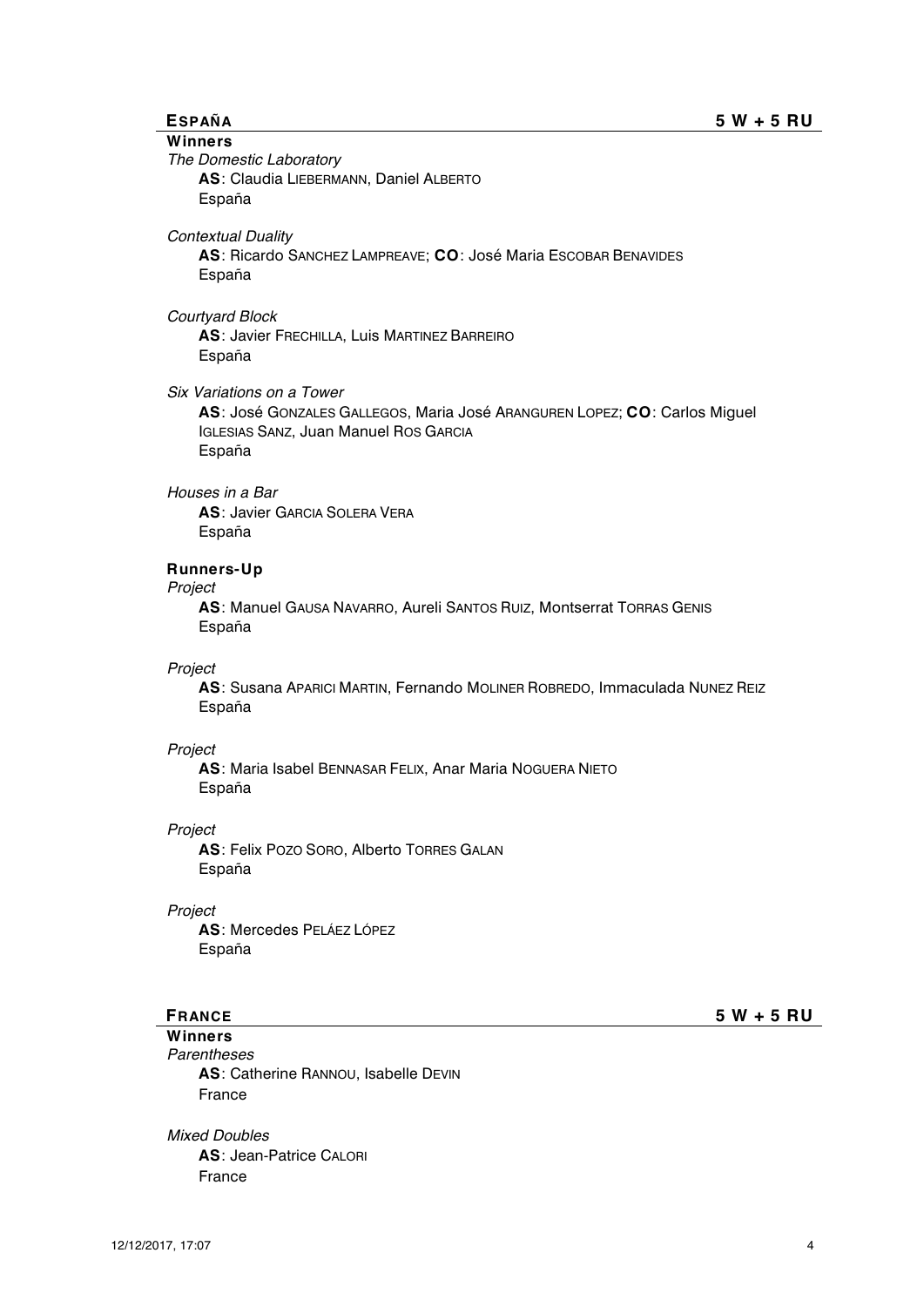#### *Alter Ego*

**AS**: Jean MUSSEAU, Thierry PELTRAULT France

*Modulated Rehabilitation*

**AS**: Hélène MOUHOT; **CO**: Philippe PRIMARD France

#### *Double Life*

**AS**: Dominique MARET; **CO**: Pierre GILBERT, Driss BOUFOUD Belgique / België / Belgien

## **Runners-Up**

#### *Project*

**AS**: Ramon ARAUJO ARMERO, Enrique SECO-FERNANDEZ España

#### *Project*

**AS**: Christophe CHAVIN, Isabelle MINAZZOLI France

#### *Project*

**AS**: Pietro CREMONINI, Anne GAUBERT, Catherine LAUVERGEAT, Pierre-François MOGET France

#### *Project*

**AS**: Grégoire BIGNIER, Nicholas DESMAZIÈRES, Anouk LEGENDRE France

#### *Project*

**AS**: Vincent BASTIE, Aude BRUGIÈRE, Hubert FONTAINE France

**ITALIA 5 W + 5 RU**

**Winners** *Strong Density* **AS**: Marco LACCONI Italia

*Of Town and Park* **AS**: Alessandra CESARI, Paolo COSTANZO Italia

*Respect of a Way of Life*

**AS**: Maria ALBORGHETTI, Brunella GUIZZI, Angiolino IMPERADORI, Alberto PLATTO, Fabrizio VERONESI, Valerio VITALI Italia

#### *History Revisited*

**AS**: Massimo DE PAOLI, Roberto PETRUZZI Italia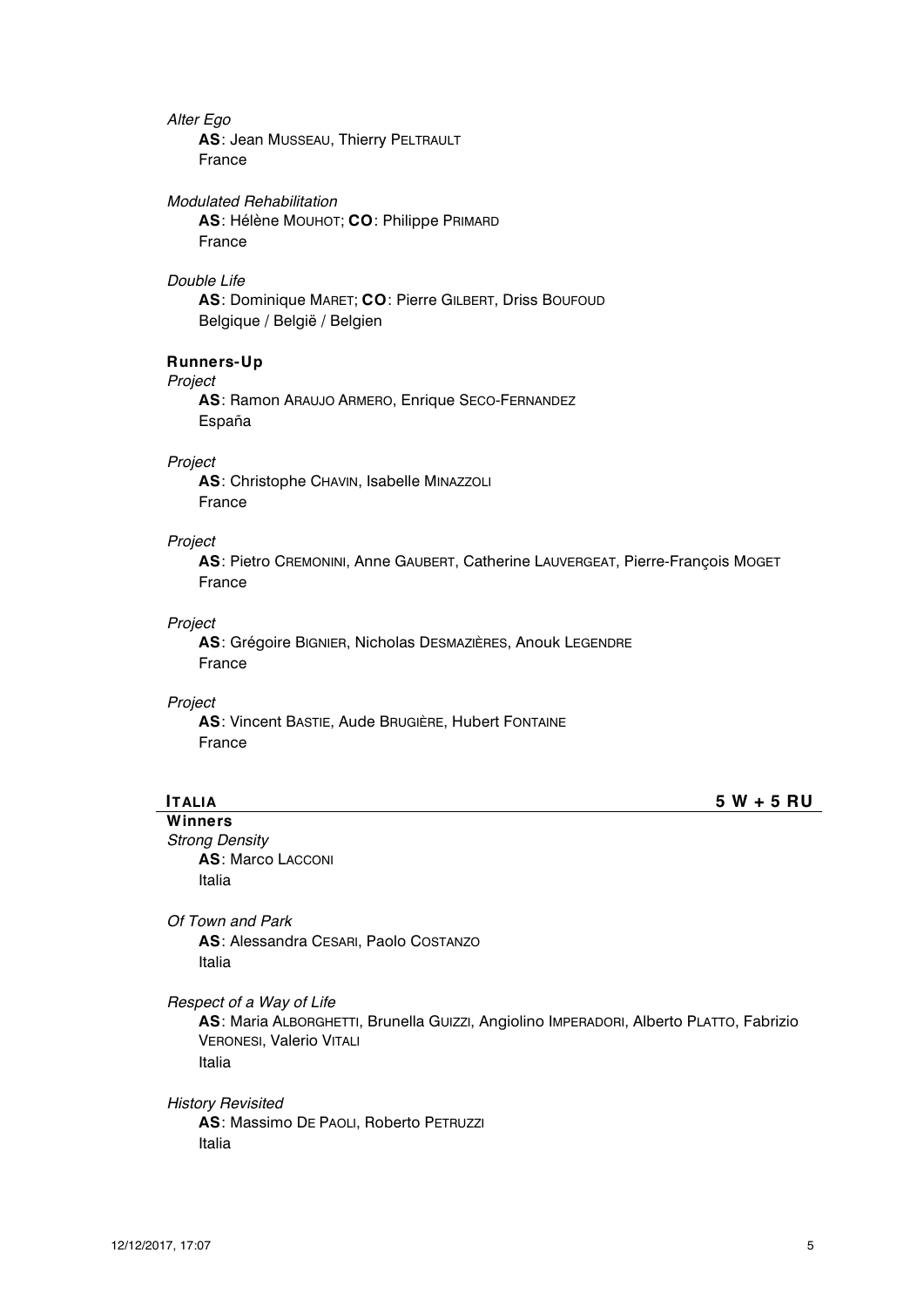## *Beneath the Volcano*

**AS**: Roberto VERDELLI, Massimo GUIDI, Emilio SACCHINI Italia

## **Runners-Up**

#### *Project*

**AS**: Franco FATATI, Mario MALUCCI Italia

### *Project*

**AS**: Ruggero LENCI, Nilda VALENTIN Italia

#### *Project*

**AS**: Aldo BENEDETTI, Romolo CONTINENZA, Claudia MATTOGNO Italia

## *Project*

**AS**: Mauro SAITO Italia

## *Project*

**AS**: Daniela DE LUCA, Flavia Emilia FERRONE, Andrea GNECCO, Angelo Maria MARI, Stefania MONTAGNa, Piero Ostilio ROSSI Italia

**NEDERLAND 5 W + 5 RU**

# **Winners**

*The Conquest of the Docklands* **AS**: Hervé DARIDAN, Isabelle MANESCAU, François MARZELLE, Edouard STEEG France

#### *Living Free*

**AS**: Corrado COLOMBO, Liliana PATRIARCA Italia

### *Transparent Combinatorial*

**AS**: Pim KÖTHER; **CO**: Tom SALMAN Nederland

#### *Nomad Style*

**AS**: Charlotte TEN DIJKE, Bart MISPELBLOM BEIJER, Alcuin OLTHOFF, Gÿs TEGELBERG Nederland

*Supple and Fragmented* **AS**: Jaap UDEMA Nederland

#### **Runners-Up**

*Project* **AS**: Dietmar PRIETL, Gerhard SACHER Österreich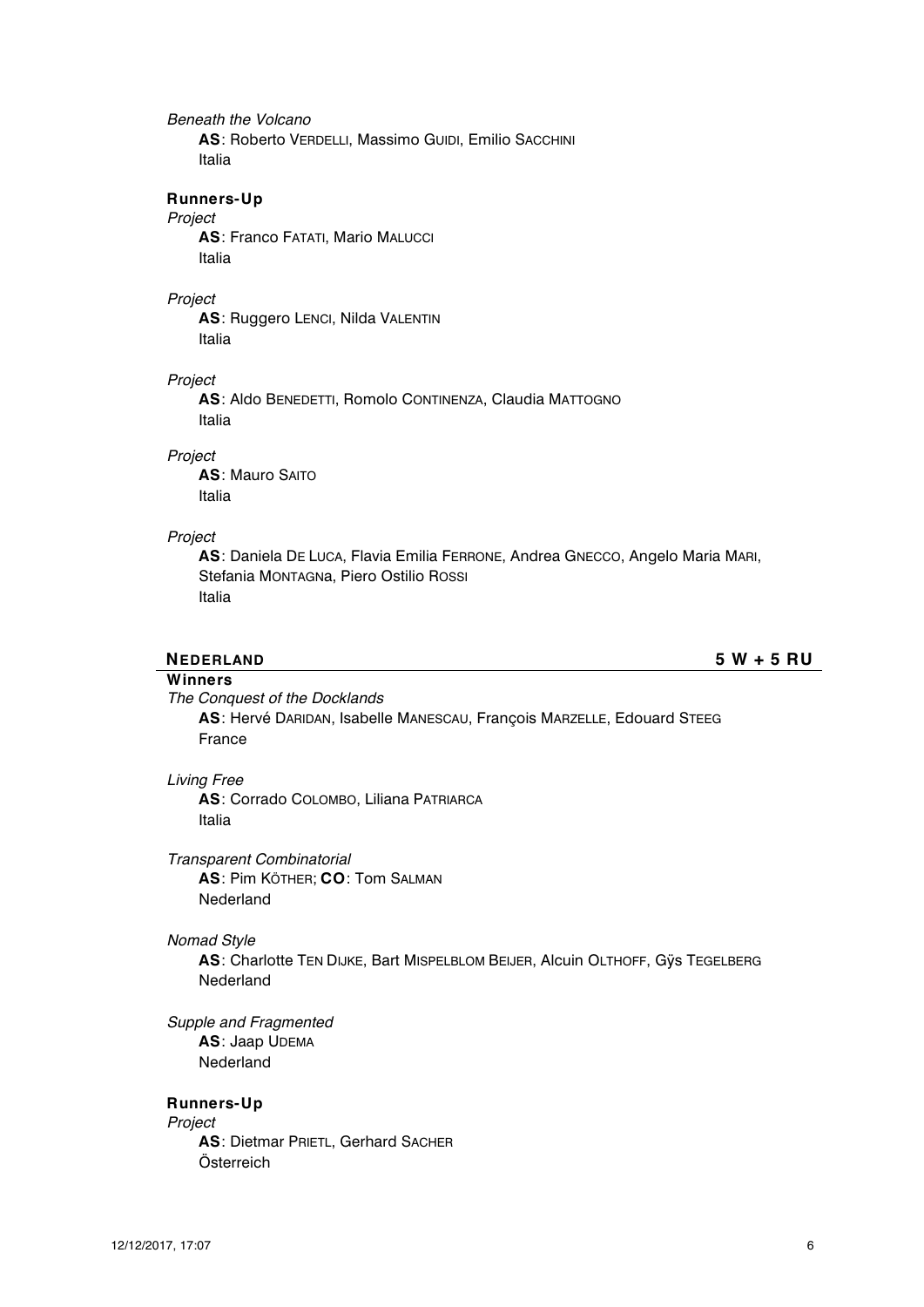#### *Project*

**AS**: Johannes FIELDER TORNQUIST Österreich

### *Project*

**AS**: Serge METZ, Gerard RIJNSDORP, Casper SPRONG Nederland

#### *Project*

**AS**: Frans STURKENBOOM Nederland

# *Project*

**AS**: Ernest VAN RIJN United Kingdom

## **ÖSTERREICH 3 W + 3 RU**

# **Winners**

*Multi-Purpose Spaces* **AS**: Christoph ZECHNER; **CO**: Martin ZECHNER Österreich

## *The Urbanauts*

**AS**: Hervé CHICHE, Jean-Luc GUFFROY, Eric LOCICERO, François CAROLA, Pascal GUERRIER France

## *Introverted Proximities*

**AS**: Harald ROSER; **CO**: Sabine GALL Deutschland

## **Runners-Up**

## *Project*

**AS**: Roger ARMBRÜSTER, Susanne LIESE, Eckart ROHDE Deutschland

#### *Project*

**AS**: Kurt FANDLER, Toralf FERCHER, Helmut UMSCHADEN Österreich

### *Project*

**AS**: Manfred Max RIEDER, Hans Peter WÖRNDL Österreich

## **SCHWEIZ / SUISSE / SVIZERRA / SVIZRA 4 W + 4 RU**

**Winners** *Nomadic Conversion* **AS**: Marcel DILLON Schweiz/Suisse/Svizzera/Svizra

*Dwellings on the Urban Periphery* **AS**: Joseph DÜRRHAMMER Österreich